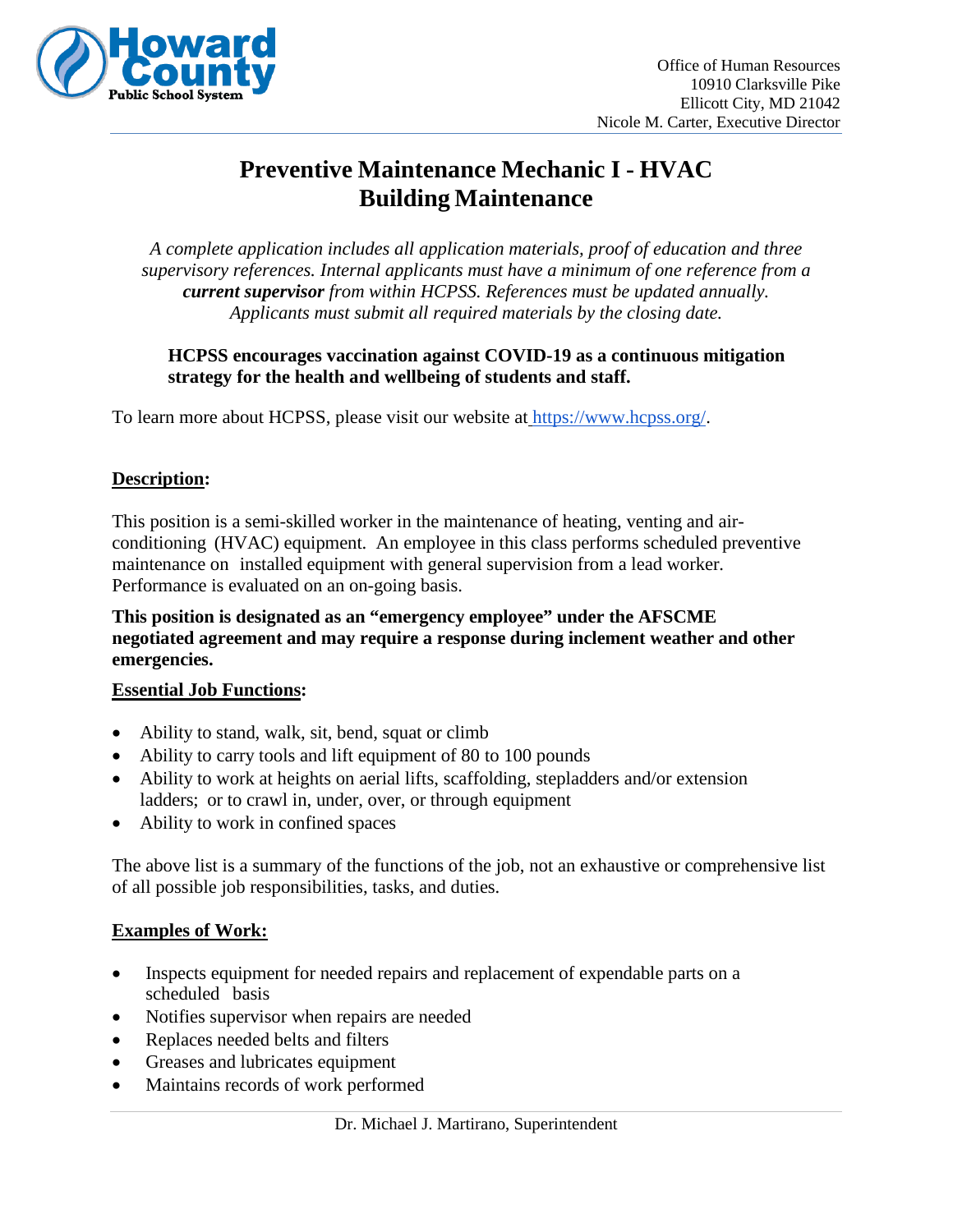

### **Minimum Qualifications:**

**Applicants must meet all of the qualifications, listed herein, to be considered for the vacancy. Use the application, cover letter, and resume to specifically address each qualification.**

#### **Education:**

High School diploma or GED (must scan and upload to the online application). Foreign credentials must be evaluated as U.S. High School diploma or above.

# **Experience:**

Two years of paid experience in maintenance work or graduation from a high school vocational technical program with an emphasis on heating, ventilating and air-conditioning systems

#### **Physical Requirements:**

- Ability to stand, walk, sit, bend, squat or climb
- Ability to carry tools and lift equipment of 80 to 100 pounds
- Ability to work at heights on aerial lifts, scaffolding, stepladders and/or extension ladders; or to crawl in, under, over, or through equipment
- Ability to work in confined spaces

#### **Required Knowledge, Skills and Abilities:**

- Knowledge of belt sizes and filter dimensions
- Knowledge of HVAC systems and associated equipment
- Knowledge of first aid and safety, especially as it relates to HVAC systems
- Ability to maintain records of work assignments and materials used
- Skill in replacing belts, installing filters, greasing and lubricating HVAC equipment
- Knowledge of the use and care of tools used in the trade
- Ability to listen to equipment in operation, determine apparent malfunctions and seek advice before getting into the mechanics of the equipment
- Ability to read and understand instructions both in technical manuals and on the equipment
- Ability to establish and maintain strong human relation skills, effective communication, excellent customer skills and good working relationships with fellow workers, school personnel and administrators
- Knowledge of principles of safety as they relate to the trade.

#### **Required Licenses and Certificates**

Must have a valid driver's license and good driving record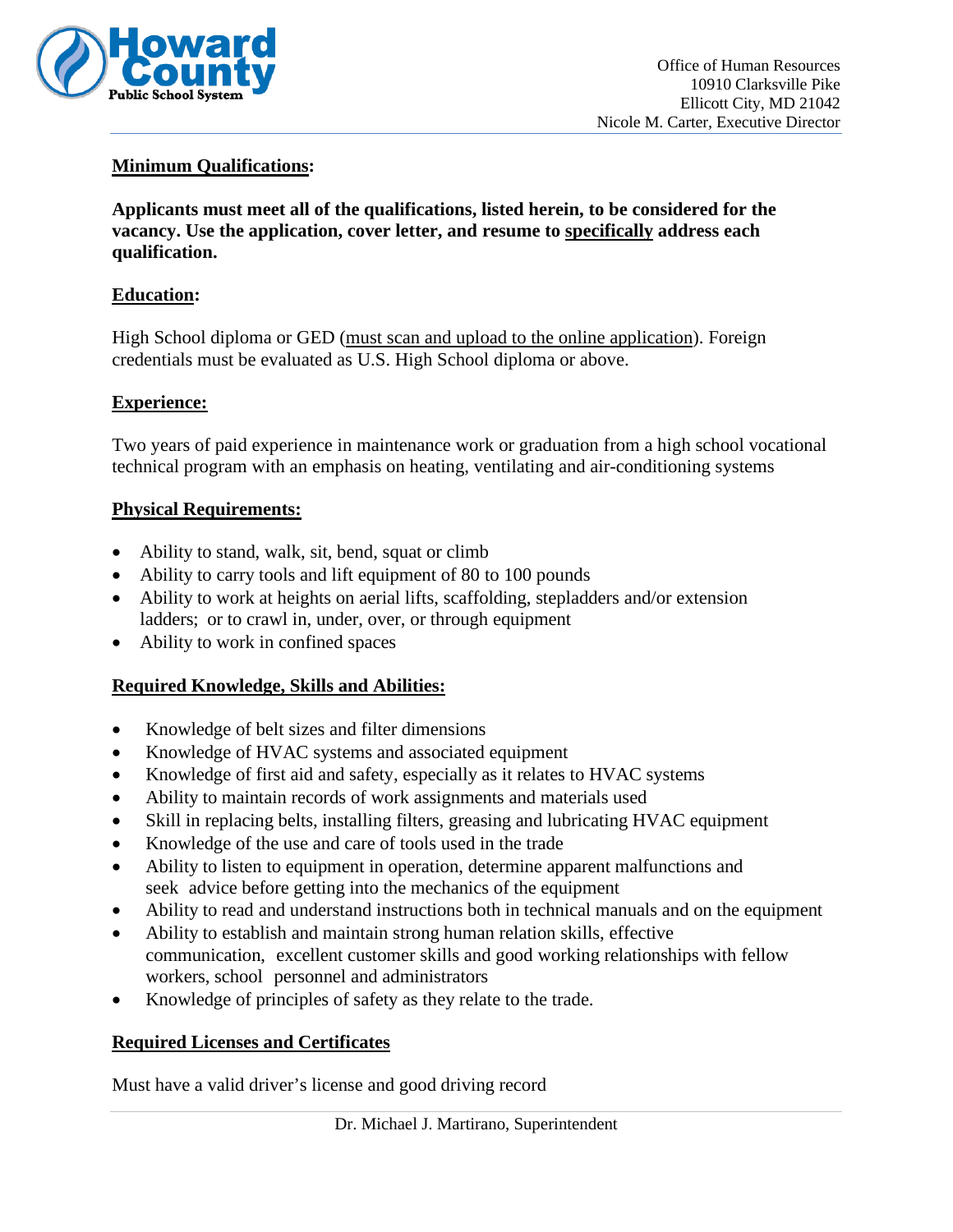

#### **Salary:**

This is a 12-month position, Salary Grade 5 on the Maintenance/Warehouse Salary Scale in the AFSCME Master Agreement [\(https://www.hcpss.org/f/employment/esp-agreement.pdf\)](https://www.hcpss.org/f/employment/esp-agreement.pdf) (Actual salary placement will be in accordance with the salary procedures of the Howard County Public School System). **Under the Fair Labor Standards Act, this position is not exempt from overtime.**

#### **Application:**

A complete online application and all application materials, including **three** reference surveys, must be submitted by the closing date to be considered. Internal candidates must have a minimum of one reference from a current supervisor from within HCPSS, returned by the closing date of the posting.

#### **Please be sure to include the following in your application materials**:

- A complete listing of employment locations
- Dates of employment
- Names of direct supervisors
- High School diploma/transcript or College diploma/transcript

For questions regarding this vacancy, please contact:

Laurie Watts Recruitment Specialist Office of Human Resources (410) 313-1521 Laurie Watts@hcpss.org

#### **Additional Information:**

There will be a pre-screening of all applicant credentials. Interviews will be limited to those applicants who, in addition to meeting the basic requirements, have experiences and education that most closely match the position qualifications and the needs of the school system.

#### **Pre-employment Physical:**

The person selected for this position must meet all requirements of the physical examination administered by a medical service selected by the Howard County Department of Education.

#### **Employee Safety:**